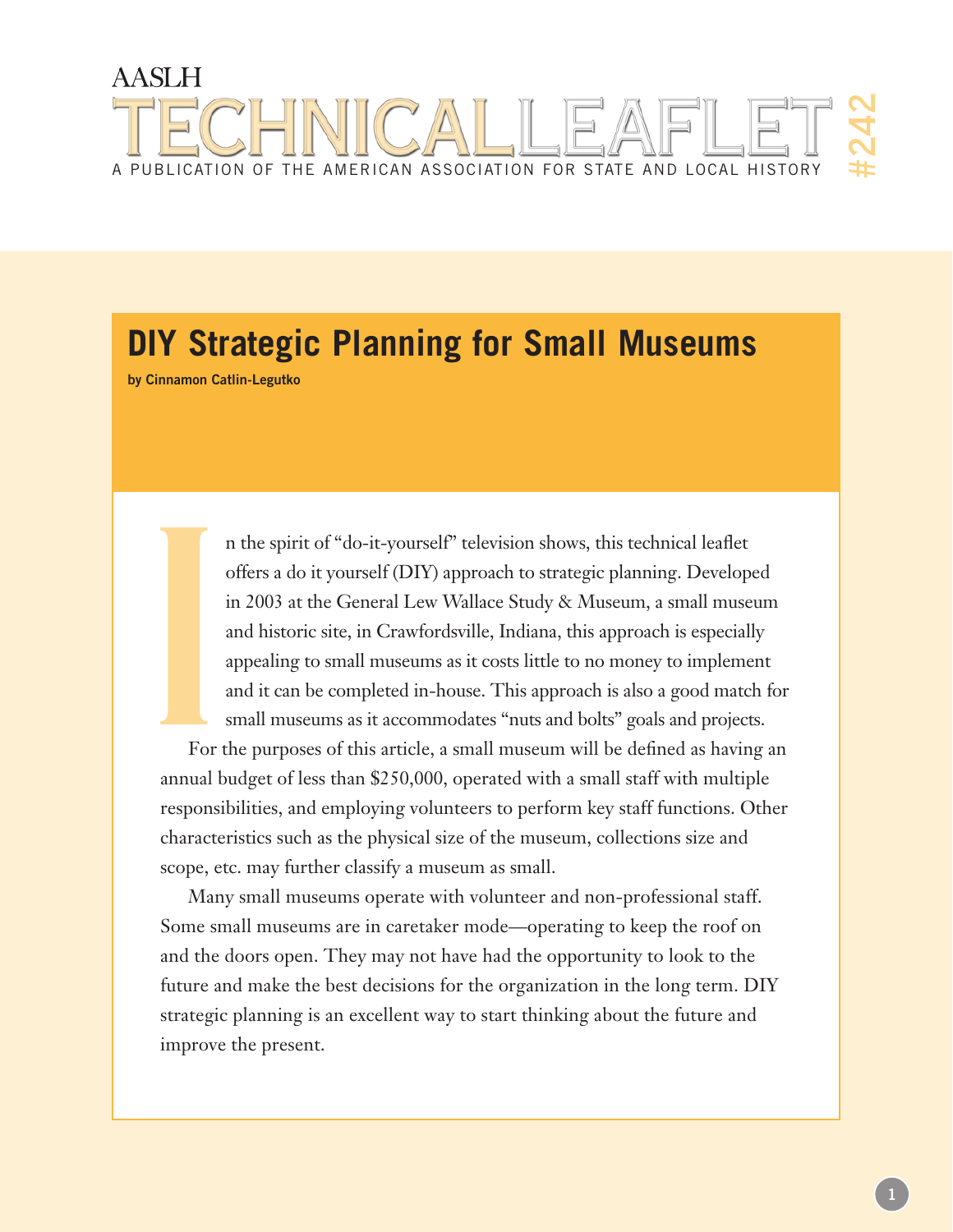t its core, this template is rooted in basic<br>project management where it is impor-<br>tant to determine tasks, resources, and<br>deadlines ahead of a project's start date<br>to lower the risk of failure. With a vision<br>for your orga project management where it is important to determine tasks, resources, and deadlines ahead of a project's start date to lower the risk of failure. With a vision ning, public speaking ability, and a modicum of computer literacy, you can easily create a strategic plan embraced internally by staff and externally by donors, grantmakers, civic leaders, visitors, educators, and other interested parties.

# **Why Are Strategic Plans Needed?**

A strategic plan is a map or chart that an organization agrees to follow for three or five years in order to reach their goals. Institutions need strategic plans to help direct efforts and resources in an efficient and strategic manner. Responding to community and audience needs requires a strategic plan.

The planning process is strategic because you are establishing the goals that make the organization dynamic in its community and allow it to keep in step with community needs. It is systematic because it is focused and evaluative in choosing priorities. Institutions make decisions about short- and long-term goals and secure consensus. And most importantly, strategic planning is about building commitment and engaging stakeholders. Once the plan is in place and you have met with all the stakeholders you can, you now have the authority to complete the work and a course of direction to take.

Strategic plans are different from long-range or operational plans. Plans are strategic when the goals are responding to the museum's environment, seeking a competitive edge, and looking for the keys to longterm sustainability. Long range or operational plans do not redefine the organization and position it in the community. These plans are more concerned with laying out immediate and future goals and are less concerned with organizational change. At the end of a five-year strategic plan, you will want to take the time to evaluate the success of the plan and consider next steps. If it was a complete success, changing course may not be necessary and you simply need to plan the next five years along the same course. This would warrant a long-range or operational plan.

Through strategic planning, pen is put to paper and major goals are defined. These goals may spur a sea change or a small shift in operations. It is important to realize at the beginning that the strategic plan is the means to an end. It is a living document and as such, opportunities that are good for the organization should be considered with the plan in mind, but not completely disregarded because "it's not in the plan." The *means* are flexible, while the *end* is not. *The Strategic Plan is the means (flexible) to an end (not flexible). It is a LIVING DOCUMENT.*

# **Is Your Museum Ready for Strategic Planning?**

Conditions must be right for strategic planning to begin. None of us has the time to waste on planning if the board does not support it or if the goals are unachievable. In these circumstances, staff and board will ignore any attempt at a plan. The proper strategic planning conditions depend on the organization, but the primary indicators for readiness include board and staff commitment and a vision for the future. There are two parts to guaranteeing the success of a strategic plan:

- 1. Creating a realistic strategy that matches current and anticipated resources.
- 2. Ensuring board and staff embrace the plan and agree on the articulated goals.

Before you get started, the director should evaluate organizational readiness. If the organization has serious issues—such as board in-fighting, major budgetary shortfalls, or cynicism regarding planning—take steps to resolve them before the process begins. The following table provides several statements to help you consider organizational readiness. Consider the statements provided in the left column of the table and check whether your museum is ready or not. When selecting a "No" response, make a note about whom to consult with to consider resolution (the board president, executive committee, etc.) If you realize you are not ready based on two or more negative responses, use the considerations in the far right column to determine how to get ready and when you might be able to begin strategic planning.

If you have any checks in the "No" column, consider addressing those questions before beginning strategic planning and determining when to start. If you cannot easily remedy these considerations, create an action plan based on responses. Work with key individuals to execute that plan and set a schedule for getting back to strategic planning.

If you are ready, consider if you have lingering comments or concerns to capture and share with the appropriate committee or person before you proceed. It's essential to address these concerns up front.

#### **The Key Players**

There are several individuals who should participate in the strategic planning process, but the actual number of participants and their function in the organization will vary from museum to museum. The goal should be to have all board members participate in the process, and depending on staff size, all or most of the staff should participate. It is also important to look beyond the internal players and think externally. The museum exists to serve the public, so what does the public want from your institution?

Depending on your museum's size, you could have the board, staff, and community leaders all sitting at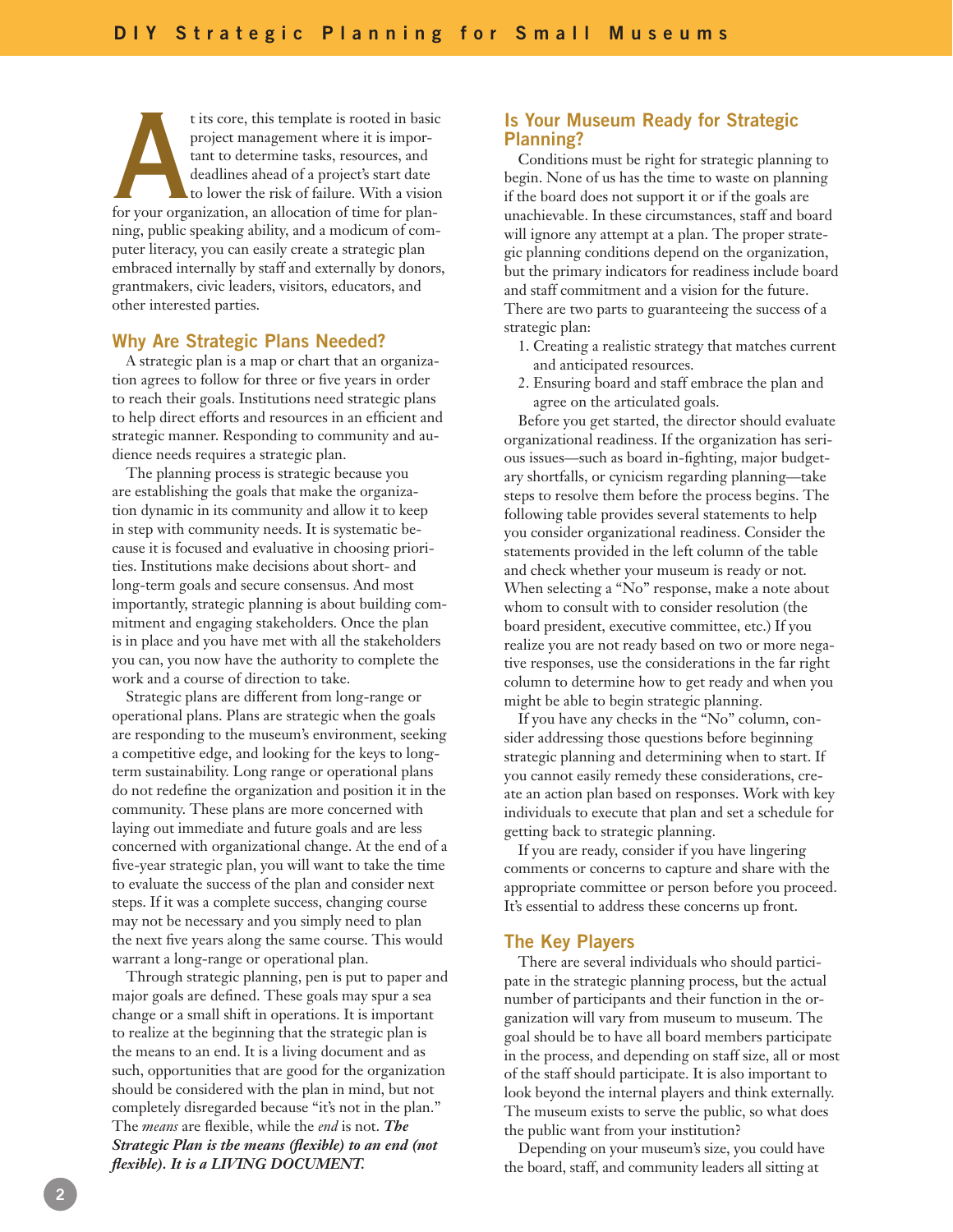| <b>Readiness Issues</b>                                                                                                                            | <b>YES</b> | <b>NO</b> | <b>Considerations if not ready</b>                                              | Start strategic<br>planning |
|----------------------------------------------------------------------------------------------------------------------------------------------------|------------|-----------|---------------------------------------------------------------------------------|-----------------------------|
| The museum has enough money to pay bills over the<br>next six months.                                                                              |            |           | How can your museum get enough<br>money? By when?                               |                             |
| The museum has a history of being able to plan and<br>implement its plans.                                                                         |            |           | What can be done to address this issue?<br>Leadership development? Other ideas? |                             |
| Board members work well together. Staff members get<br>along.                                                                                      |            |           | Problem in board? Problem with staff?<br>What can be done?                      |                             |
| Board members are willing to be involved in top-level<br>planning.                                                                                 |            |           | What can be done?                                                               |                             |
| Board members and staff will find the time to do the<br>planning.                                                                                  |            |           | What can be done to free up more time?                                          |                             |
| No major changes are expected in the next 1-2<br>months.                                                                                           |            |           | What changes? What can be done to get<br>ready for strategic planning? By when? |                             |
| There is extensive support for planning in your museum<br>(internally and externally).                                                             |            |           | What can you do to address any<br>cynicism?                                     |                             |
| Strategic planning efforts are underway because the<br>museum is ready for change and not just because a<br>grantmaker or funder is asking for it. |            |           | What should you do about this?                                                  |                             |

**Adapted from** *Field Guide to Nonprofit Strategic Planning and Fundraising* **published by Authenticity Consulting, LLC.**

the same table during the strategic planning process. But realistically, splitting these groups up might be bet ter. You could hold a joint board and staff session and a separate public focus group or you could hold three separate sessions. It depends on what the facilitator and/or the museum director find to be the best sce nario for the organization.

# **Creating the Plan**

The following is a step-by-step outline for Do-It-Yourself Strategic Planning developed at the General Lew Wallace Study & Museum. This approach has been successfully implemented in other small organi zations and produced the same results. While it was a complete success for us, you may want to adapt some steps to match your organizational behavior. For ex ample, at my museum, board members involved in the plan were unable to meet for a long period of time. For this reason, we compromised and shortened the first session to three hours (instead of the six we really needed). By the next strategic planning cycle, the board will be more accustomed to strategic thinking and implementing plans and we anticipate that we will spend more time around the table developing the next plan.

# **DIY Strategic Planning has three key processes:**

- *I. Preparation*
- *II. Facilitation*
- *III. Formatting*

# *I. Preparation*

**1. Gain board support for strategic planning.** One of the key functions of the board is to set the stra tegic direction of the museum and ensure that the

resources are in place to realize the goals. During the course of a regular board meeting, the president should lead a discussion about strategic planning, the methods you plan to use, board member expectations, and how much time the process will take. Once the groundwork is in place, the president should call for a motion to proceed with strategic planning. During that meeting, set the date for the first session.

**2. Select project leader/facilitator.** The museum director serves as the project leader/facilitator in the absence of funding for a consultant. While it is better to have an independent party facilitate brainstorming activities and guide the overall process (this allows the director to participate more fully and prevents the director from being "heavy-handed"), this is often not feasible in a small museum. To make sure the director has input in the process, he or she may meet with board members before the meeting, share ideas, and encourage them to spur these ideas during later brainstorming opportunities.

**3. Determine length of plan.** Decide along with the board whether this will be a three- or five-year plan. There is no magic formula for deciding the length of the plan. In the case of our institution, we chose five years because the board and director knew that resources would support a five-year plan and we knew that the amount of change needed to improve opera tions would be better affected by a five-year plan. However, we left the fifth year open and assigned no formal tasks, specifically for the purpose of leaving room for scope and timeline changes. During the stra tegic planning process, the staff consisted of only two part-time seasonal employees, the director included. As the implementation of the plan gained momen tum, the board and staff worked together to negotiate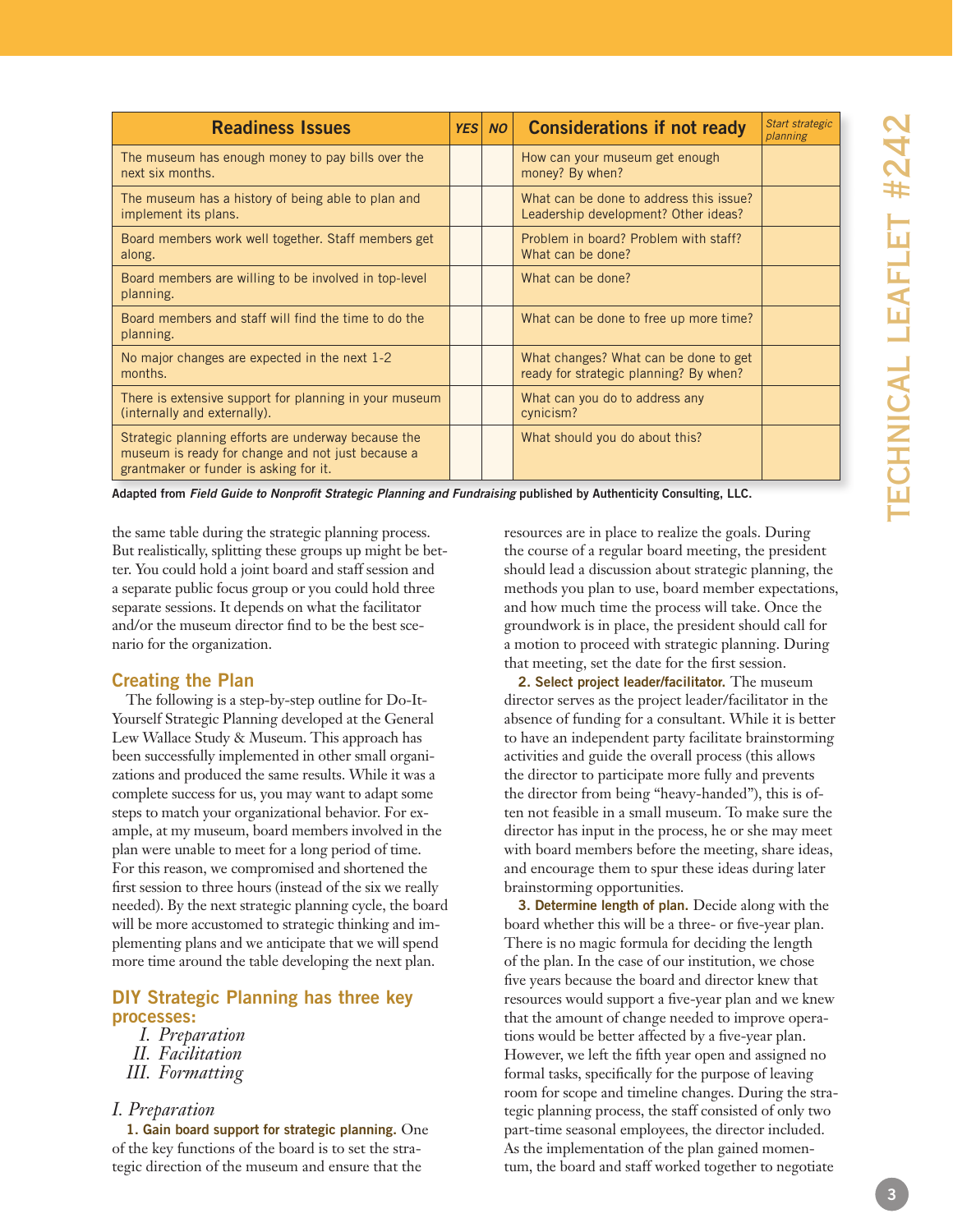deadlines and adjust the scope to fit resources. By year three of the plan, the fifth year was full of tasks.

If you are an all-volunteer organization, a three-year plan might be more suitable. Volunteer energy needs to be replenished more frequently and the planning process can be a tool for reenergizing and refocusing. An organization that has board members not completely convinced with strategic planning may choose three years to demonstrate organizational potential. Experts do not recommend plans shorter than three years because it takes at least three years for many changes to take root and for resources to align with strategic areas.

**4. Identify five organizational categories.** Identifying categories from the outset will help frame the over-

all planning process and the later brainstorming activity. You will need to distill museum functions and projects into five categories at most. (Education, Administration, Collections, etc.) These categories can be broad umbrella terms or they can be issues pertinent to your organization such as interpretation, a community initiative, or a major event (e.g., a centennial commemoration). To guarantee the development of a feasible plan, limit it to five categories and use them as guideposts during the planning process and as the backbone of the final plan.

At General Lew Wallace Study & Museum, we used the categories of Administration, Education, Collections Management, Building/Grounds Preservation, and Development. For our purposes, exhibits, educational programming, and guided tours fell under the Education umbrella because their ultimate intent is to educate the public. Development included fundraising, public relations, marketing, and staff training because these efforts develop the overall sustainability and visibility of the site. For us, these categories were most relevant in 2003, but in 2008, when we develop the next plan, they may not be.

**5. Distribute a "warm-up" activity.** Before the first scheduled strategic planning session, distribute a worksheet to participants to spur thinking about the future of the organization and prepare them for the brainstorming session. Email or mail the worksheet and instruct them to complete it and bring it to the first session.

## *II. Facilitation*

**1. Convene a brainstorming session.** Ideally, the first gathering should be a five-hour session with a clear agenda provided ahead of time. During this first gathering, the lion's share of board work is completed. Board members will be sharing ideas, thinking of new

ones, and begin placing them into concise statements.

For this first session, you will need two flip charts (preferably the kind with adhesive) and several colors of markers. Do not use a chalkboard or dry erase board. You need to keep the notes throughout the entire planning process—you will refer to them during the second strategic planning session and you will need them as you draft the plan. Plus, it is always a good idea to keep the evidence.

**2. Begin with an icebreaker exercise.** Although it may sound and feel corny, an icebreaker exercise is a good way to make everyone comfortable and ready to begin. If you choose the right icebreaker, you can learn something about the participants. Go around the room and ask what was the last museum they visited (it can-

# **WARM-UP WORKSHEET**

Develop a worksheet that asks these questions:

- 1. What is your vision for the museum?
- 2. List five things you would like to see happen at the museum that will help make this vision a reality.
- 3. Where do you see yourself in this vision?
- 4. Where do you see the museum in five years?

not be yours) and why. You'll learn something about what drives them to go to a museum, what kinds of museums they like, or how far they will travel to visit a museum. Or, you'll find out that some of them have no relationship to museums other than the one they serve. Both types of responses can be very enlightening.

**3. Present ground rules.** Adults need ground rules as much as children do. To keep the group charged with positive energy and encouragement, cover the ground rules and post them on a wall in the meeting

room. Refer to the rules throughout the process to help control behavior issues. At no point do you want anyone to feel alienated, threatened, or discouraged. The brainstorming process works best when everyone is firing off ideas and working in a respectful manner.

**4. Work in pairs.** Before you start the open brainstorming segment, divide the group into pairs. Be sure to select pairs of people who may not know each other very well or individuals who rarely have the opportunity to work together. Send them to various locations (outside, down the hall, in the corner) with the "Before the Storm Worksheet." This worksheet is designed to build confidence among participants,

#### **Sample Ground Rules**

- 1. There are NO bad ideas!
- 2. One person speaks at a time.
- 3. Listen when another participant speaks. Allow him or her the floor.
- 4. Think about small, medium, and large ideas. No idea is too small.
- 5. Allow yourself to be inspired by another participant's idea.
- 6. When thinking of ideas, visualize yourself as a board member, a staff member, a volunteer, a museum visitor, and a donor.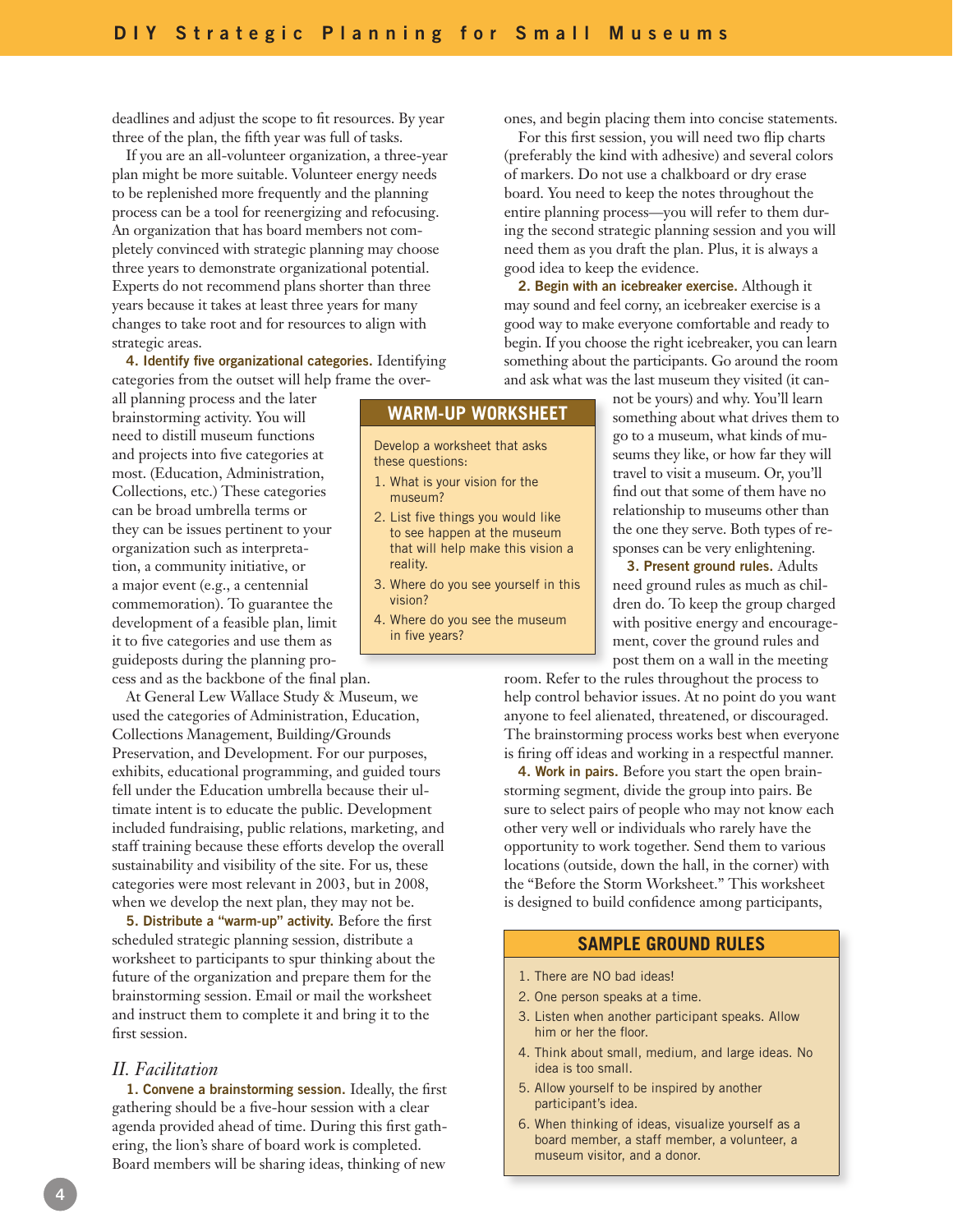# **SAMPLE BEFORE THE STORM WO**

For the purposes of this strategic plan, we are using five pre-determined categories of museum management and operation: Administration, Collections Management, Education, Building/ Grounds Preservation, and Development.

- 1. Working with a partner, consider these categories and create a vision for the museum. What kind of museum will it be in 5, 10, 15 years? When the vision is realized, what will the museum be like for the visitor? This should be one sentence that imagines "a day in the life of the visitor" and makes a promise.
- 2. Use the vision and quickly brainstorm ideas that can make the vision a reality. These will be your notes for the group brainstorming session, which will ultimately reveal the main components of the strategic plan.
- 3. Finally, turn the sheet over and drill your brainstorm ideas down into five main strategic goals. You can come up with more if necessary.

*You will have thirty minutes to complete this activity.*

drill down the ideas, and begin the visioning process. At the end of the exercise, the pair will condense their ideas into five strategic goals.

**5. Brainstorm as a group.** The purpose of the group brainstorm is to gather as many ideas as possible, capture them on paper, and keep everyone engaged and excited about the ideas. Very simply, facilitation is about helping a group of people reach their goals. During the course of the brainstorming session, the facilitator will:

- Control the meeting
- Set rules and enforce them
- Ensure participation
- Allow for flow of thought
- Keep the ball rolling
- Keep the meeting on topic
- Act generally as a non-participant
- Be a subject matter expert
- Accurately sum up discussion
- Smile as much as humanly possible Brainstorming sessions are fast,

exciting, and creative. To warm up the group to the challenge, you may

start the session with a mock brainstorm. Ask them to share ideas about what are the great moments in American history or what are the best movies of all time. Not only will newcomers to the process get the opportunity to see how it works (and you will get a chance to practice), you will see who the talkers and who the wallflowers are. This also helps you keep the conversation balanced and watch for domineering personality types.

Once the ball is rolling, these steps will take you through the process and help you gather the most

salient points:

- The facilitator will jot ideas onto flip charts while keeping ideas flowing.
- Once momentum has slowed, review ideas for clar ity and ask for a show of hands of how many people identified these ideas on worksheets ahead of time (mark the number of hands next to each one to show consensus—items with the most hash marks should receive highest priority in the plan). This quick break will likely inspire more brainstorming. Keep it going while ideas are hot!
- During a food break, categorize the brainstorm list onto separate flip chart sheets. Before getting started, write each operational category on a sepa rate flip chart sheet (e.g., Collection Management). As an alternative, you can run through the lists and code the idea into a category, i.e., D for Development, E for Education, etc.
- Once everyone has eaten and had a break, reconvene the group to consider the categories and how you as signed them. Look for gaps. Did they have a million programming ideas but never mentioned collections care? You can take time at this point to restart the brainstorm if there are some obvious holes.

**6. Initial visioning session.** Once the brainstorm period has slowed down, it is time to start developing a vision statement. A vision statement is focused on the future and considers what the museum will look like down the road (What will the visitor experience be like? How will the museum function?) The vision statement incorporates the needs and desires of the board and staff and crystallizes them into a picture of the future. For some, it is the simple question, "What

> do you want to be when you grow up?" This first visioning session will start with a conversation resulting in a first draft of a vision statement. To start the discussion, it is useful to create a word list on flip charts about what the board values and what can the museum can offer. Having a pool of words to refer to is helpful when drafting a statement.

> **7. Plan a follow-up session.** Before the participants leave the first ses sion, establish the date and time of

the follow-up session. Get a sense of how many people will attend the second session. (For some reason, no matter what you do, expect fewer participants for this second session.) It will last about two hours.

During the follow-up, the facilitator presents the plan's initial draft and walks the group through the format. This will include ideas from the first brain storm session and formalized strategic goals. It may also include proposed timelines and anticipated re sources. This is another opportunity for idea clarifica tion and consideration of the priorities and timeline.

# **SHOPPING** L

- ✔ Snacks and beverages
- √ Lunch or dinner
- √ Flip charts (at least two)
- $\checkmark$  Easels (2)
- √ Open wall space
- √ Markers, two to three colors
- ✔ Masking tape
- √ Ink pens
- √ Tent cards (for participant names)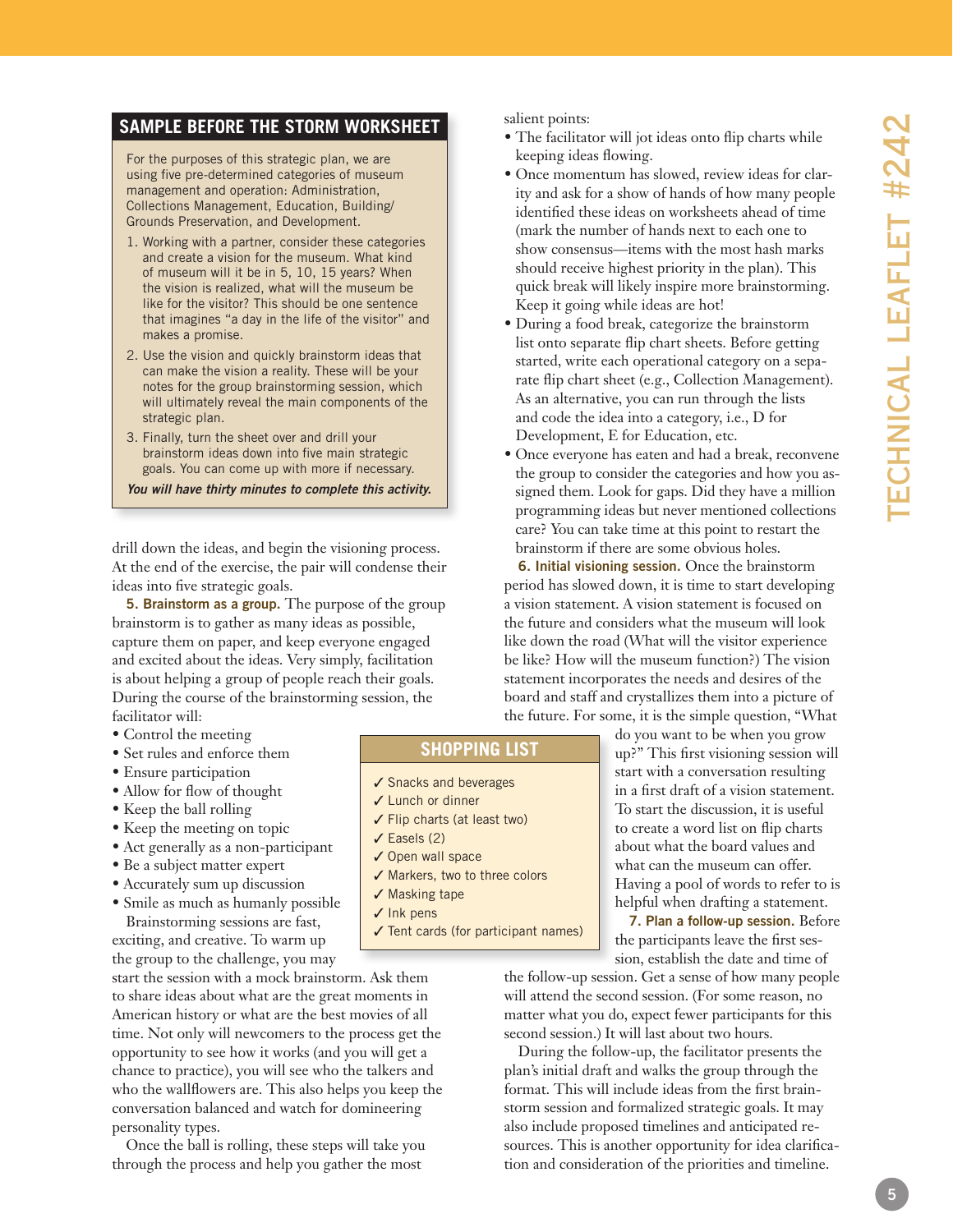Once the group approves the first report, return to the vision statement drafted in the first session. Does it still hold water? Does anyone have revisions? If they do, take time to wordsmith, but do not allow the conversation to drag out longer than thirty minutes. You will want spend the bulk of your time in the session on developing the mission statement.

The mission statement is the most important series of words the board will consider, develop, and approve. It defines the purpose of the organization. It answers why you are here and why the museum matters to its visitors and community. The board must believe in the mission and enforce it. While the vision looks to the future, the mission establishes why the museum should continue and the strategic plan determines how it will reach the future. Your current mission statement might be aligned with your plan's direction, but the board needs to review and consider it during this process. If you decide to write a new one, it may be helpful to refer to the same list of words that the group used to develop the vision statement. Another excellent source of inspiration is to evaluate what visitors and program participants regularly say about the museum. What inspiration do they feel? What questions do they frequently ask?

As in the first session, the group should leave the table with a draft mission statement in their notes. At the next regularly scheduled board meeting, present the final draft of the plan for approval and ask them to formally adopt the new mission statement.

Overall, the strategic planning process can take between four and twelve months. We began planning in May and approved the final plan in September. For us, this short timeframe was essential because we had a great deal of "nuts and bolts" work to do immediately and the director wanted as much authority as possible to accomplish the work. The strategic plan allowed that to happen.

#### *III. Formatting*

The final document is simply a formal plan that speaks about the organization's value and makes a case for its future. It outlines the organizational goals and spells out the steps to realize those goals. Once formalized, this document should be shared with community stakeholders, donors, political leaders, volunteers, and whoever is interested in the plan. Post it on your website. Create an abbreviated version and turn it into a brochure. Make presentations in your community sharing the exciting news that your plan has produced.

## **The format of your plan will look like this:**

**1. Introduction –** Provide information regarding how the plan was developed, who participated, and what the timeframe was.

**2. History of the Organization –** Start from the beginning. How did your museum develop? What are some

of its milestones? The strategic plan is used as a way to build awareness of your organization and attract support for what you do. Present the whole picture.

#### **3. Vision Statement and Mission Statement**

**4. Strategic Goals –** After the first brainstorming session, the director will synthesize the ideas and themes into broadly stated strategic goals. All of the activities and projects the group decides to implement will have a relationship with these larger goals. This section requires the director to have some personal vision for the organization.

**5. Evaluation –** A plan works best when the board and staff refer to it and regularly evaluate its progress. Explain how you will track and measure the impact (see Tracking and Measuring the Plan).

**6. Implementation Schedule –** Staff develop, and the board approves as part of the entire plan, the last three sections. You may want to involve key board members in the process of assigning tasks, solutions, responsibilities, and deadlines. In this section, indicate the priority of the project. You will likely have some projects that are urgent and/or have the requisite resources to accomplish them. Assign these projects highest priority. Other tasks may be excellent ideas but funding sources are not clear at the moment and postponing the idea will not affect operations or endanger anything. This type of project will have a lower priority rating. Pick realistic timeframes—estimate on the high side—and whenever possible, assign responsibility to a person, not a committee.

**7. Task Lists –** To understand better what the institution will accomplish year-to-year, reorganize the implementation schedule into a listing of projects and activities by year and quarter. In this format, board and staff can track progress more clearly.

**8. Action Plans –** Used for major project and budget planning, action plans drill down details even further and are helpful tools for the board to review. A good action plan identifies the strategic goal addressed, solutions, action steps, deadlines, responsible parties, costs, and outcome measurements. In the final draft of the strategic plan, only include a template of an action plan. Create a new action plan each time you launch a project.

If you are still not sure how the plan should look, please email me at clegutko@ben-hur.com. I am happy to email you a copy of our first strategic plan.

# *When the Plan is Ready*

#### **Tracking and Measuring the Plan**

Once the plan is in place and formally approved, track and measure its progress on a regular basis. Keeping tabs on the plan is a major concern of the board and staff and a formal reporting mechanism is useful. We use the task list and insert status updates on an annual or biennial basis. The board formally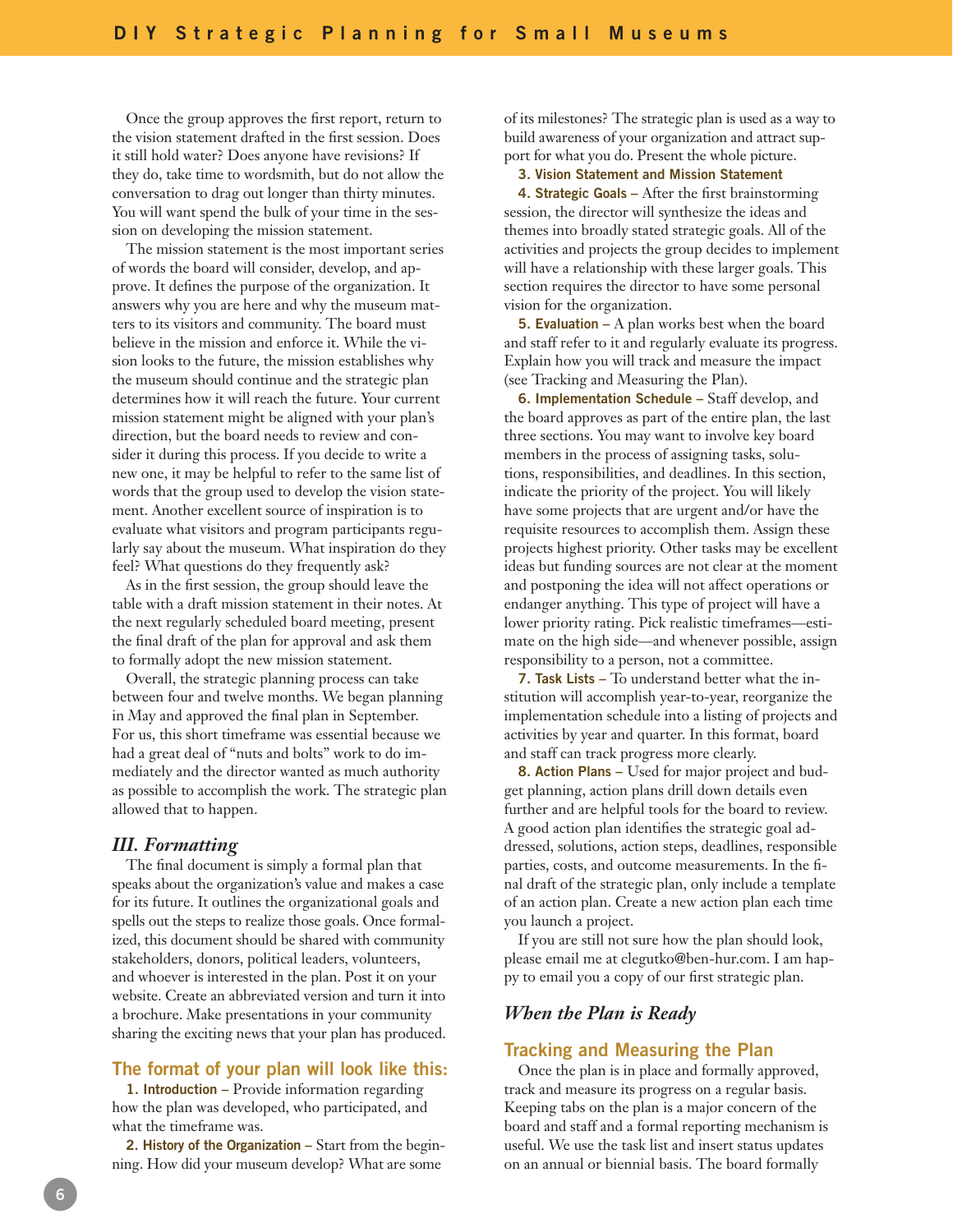approves the revised task list.

On a semi-monthly basis, the director's report to the board is formatted to include each strategic goal and every item reported is placed underneath one of the goals. The staff also reviews the plan two to three times per year and makes adjustments to the regular work plan if needed. At year-end, we modify tasks not completed with a new deadline and justification for the change. This flexibility is essential because of our small staff size and funding limitations.

From the start of the plan in September 2003 to April 2006, we met sixty-eight percent of our goals. With the completion of a major capital project in 2006, we reached eighty-one percent of our goals with over a year left in the five-year plan.

# **General Lew Wallace Study & Museum Strategic Plan Achievements:**

- We adopted a new name and developed an identity for the museum.
- The board of trustees restructured and grew from five members to thirteen.
- Fundraising efforts resulted in a 187% increase in income for the first twelve months. Each following year has netted similar results.
- Staff size increased from two part-time seasonal to two full-time and two part-time employees.
- We completed the Carriage House Interpretive Center, a full-service office and exhibit complex lo cated in Wallace's 1875 carriage house. This major capital project utilized nearly \$250,000 in donations and grants.
- The museum introduced and sustained new and innovative annual programs, including the Lew Wallace Youth Academy, the Artists-in-Residence program, and the Winter Historic Preservation Workshop Series.
- Each year, we offer special programming inspired by the annual exhibit theme.
- Museum visitation has increased ten percent or more each year since 2003.

# **Beyond the First Plan**

DIY Strategic Planning is best used as the first stra tegic plan for a small museum. If you have implement ed the first plan's goals and strengthened organizational capacity, the board and staff have greater options avail able when developing a second plan. For example, you may choose to use an outside consultant to facilitate and draft a new strategic plan. (Unbiased facilitation is always recommended.) Most importantly, with a fully implemented initial plan, chances are you can afford to pay for help when it is time for the second plan!

## **Variations in the Process**

This approach is tailored for the smallest of museum staff and boards. At General Lew Wallace Study & Museum, we were a mighty bunch of two staff members and five board members using the approach. This model will work for larger board and staff sizes, but if the group becomes larger than eighteen to twenty people, I suggest you break up the group. You could brainstorm and do vision/mission with the board (with a few staff members participating) and then separately with staff. Follow this with a session with the board where you bring the perspectives of both camps together and look for differences and similarities. This approach is especially helpful when looking for disconnects in the organization.

Another variation is to use community focus groups to gauge interest and perspective on the organization. With a smaller staff and board, include community members in the entire planning process and have ev eryone working through it together. Or, if there are too many individuals involved, hold independent stra tegic planning sessions and limit it to a brainstorming session. During the last thirty minutes, field test the new vision and mission statements and see if they resonate with the public.

# **Managing Change**

If this is the first strategic plan for your organiza tion, you are facing a great deal of change over the next few years. Being sensitive to stakeholders and processes is half the battle when managing change. Once you decide to make a change, think through the impact of the change and do some troubleshooting. With a little thoughtful examination at the outset, the important changes you are making will last.

To orchestrate major changes at General Lew Wallace Study & Museum, we use charters and change documents. These tools open up communi cation channels and document the change. When appropriate, the board will formally approve the doc ument, endorsing the change. Everyone starts out literally and figuratively—on the same page.

- **Charters –** Charters are documents that outline responsibilities and structures, and they are tools for managing people, projects, and change. We use them primarily to define the purpose and goals of board and ad-hoc committees. With a charter, we make committee members aware of why they are there, chart out planned changes, promote account ability, and define budgetary impact. A charter typi cally has eleven components outlined and defined: project/committee overview, scope, objectives, rel evant strategic goals, measures/deliverables, budget, customers, boundaries, milestones, deadlines, and supporting documentation.
- **Change Documents** Informally referred to as a change document, these reports can be used to makes a case for change to the board, stakeholders, and government entities. The format we use de fines the statement of need, the current state, and